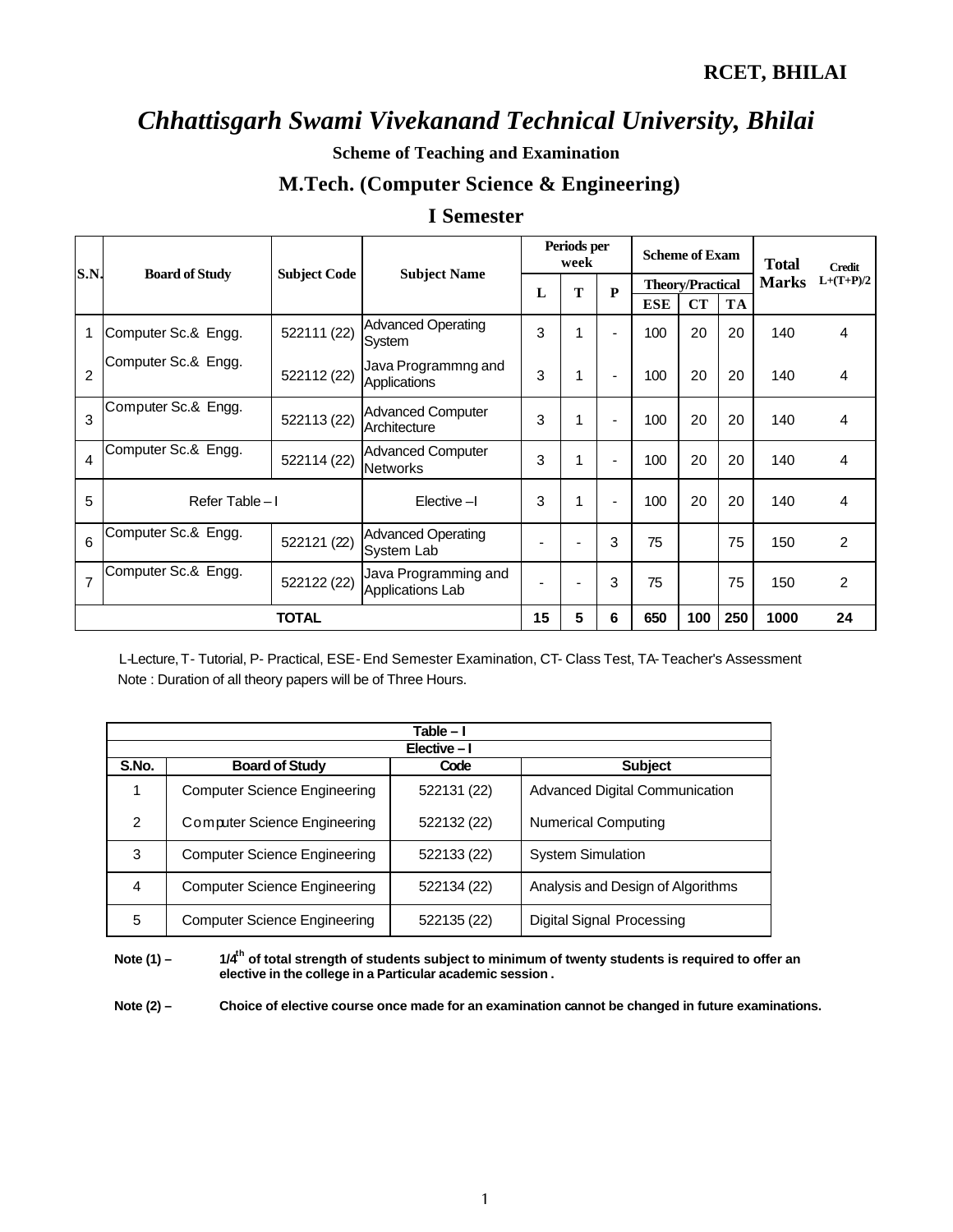**Scheme of Teaching and Examination** 

### **M.Tech. (Computer Science & Engineering)**

### **II Semester**

|                | <b>Subject</b>          |             | Periods per<br>week                        |    |                          | <b>Scheme of Exam</b>    |                         |           | <b>Credit</b> |              |             |
|----------------|-------------------------|-------------|--------------------------------------------|----|--------------------------|--------------------------|-------------------------|-----------|---------------|--------------|-------------|
| <b>S.N.</b>    | <b>Board of Study</b>   | Code        | <b>Subject Name</b>                        | L  | т                        | P                        | <b>Theory/Practical</b> |           |               | <b>Marks</b> | $L+(T+P)/2$ |
|                |                         |             |                                            |    |                          |                          | <b>ESE</b>              | <b>CT</b> | TA            |              |             |
|                | Computer Sc. &<br>Engg. | 522211 (22) | A. I. and Applications                     | 3  | 1                        | ۰                        | 100                     | 20        | 20            | 140          | 4           |
| $\mathcal{P}$  | Computer Sc. &<br>Engg. | 522212 (22) | Advanced Database<br>Management System     | 3  | 1                        | $\overline{\phantom{0}}$ | 100                     | 20        | 20            | 140          | 4           |
| $\mathcal{R}$  | Computer Sc. &<br>Engg. | 522213 (22) | Software Engineering<br>Techniques         | 3  | 1                        |                          | 100                     | 20        | 20            | 140          | 4           |
| $\overline{4}$ | Computer Sc. &<br>Engg. | 522214 (22) | Computer Graphics &<br>Multimedia          | 3  | 1                        |                          | 100                     | 20        | 20            | 140          | 4           |
| 5              | Refer Table - II        |             | Elective -II                               | 3  | 1                        | ۰                        | 100                     | 20        | 20            | 140          | 4           |
| 6              | Computer Sc. &<br>Engg. | 522221 (22) | Advanced Database<br>Management System Lab | -- | $\blacksquare$           | 3                        | 75                      |           | 75            | 150          | 2           |
| $\overline{7}$ | Computer Sc. &<br>Engg. | 522222 (22) | Computer Graphics &<br>Multimedia Lab      |    | $\overline{\phantom{0}}$ | 3                        | 75                      |           | 75            | 150          | 2           |
|                | <b>TOTAL</b>            |             |                                            | 15 | 5                        | 6                        | 650                     | 100       | 250           | 1000         | 24          |

 L-Lecture, T- Tutorial, P- Practical, ESE- End Semester Examination, CT- Class Test, TA- Teacher's Assessment Note : Duration of all theory papers will be of Three Hours.

|             | Table – II                          |                |                                                                                |  |  |  |  |  |  |
|-------------|-------------------------------------|----------------|--------------------------------------------------------------------------------|--|--|--|--|--|--|
| Elective-II |                                     |                |                                                                                |  |  |  |  |  |  |
| S.No.       | <b>Board of Study</b>               | <b>Subject</b> |                                                                                |  |  |  |  |  |  |
|             | <b>Computer Science Engineering</b> | 522231 (22)    | <b>Neural Networks</b>                                                         |  |  |  |  |  |  |
| 2           | <b>Computer Science Engineering</b> | 522232 (22)    | Cryptography & Network Security                                                |  |  |  |  |  |  |
| 3           | <b>Computer Science Engineering</b> | 522233 (22)    | Distributed Computing                                                          |  |  |  |  |  |  |
| 4           | <b>Computer Science Engineering</b> | 522234 (22)    | Cellular mobile Communication (Prerequisite<br>Advanced Digital Communication) |  |  |  |  |  |  |
| 5           | <b>Computer Science Engineering</b> | 522235 (22)    | Digital Image Processing (Prerequisite Digital Signal<br>Processing)           |  |  |  |  |  |  |

**Note (1) – 1/4th of total strength of students subject to minimum of twenty students is required to offer an elective in the college in a Particular academic session .**

**Note (2) – Choice of elective course once made for an examination cannot be changed in future examinations.**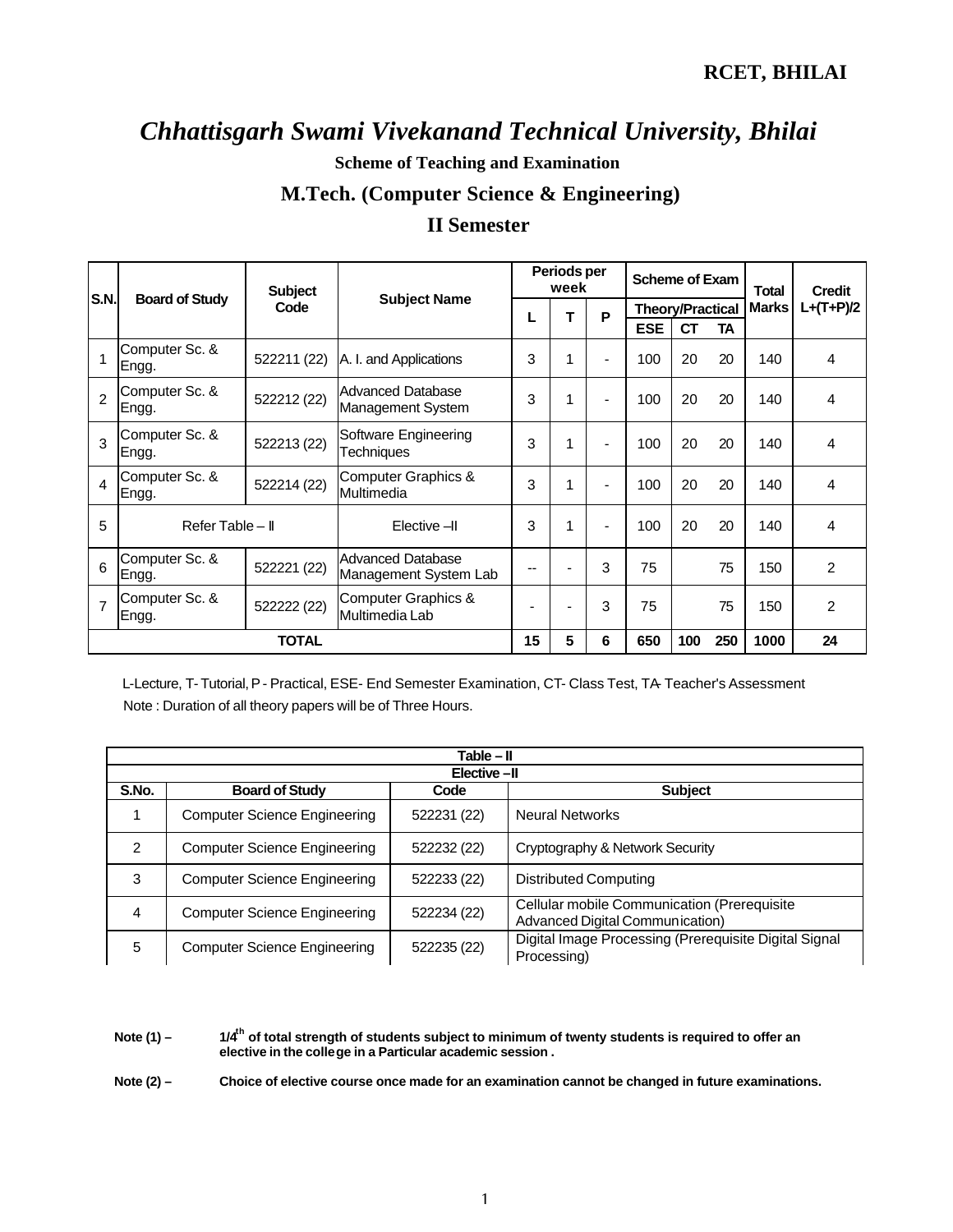#### **Scheme of Teaching and Examination**

## **M. Tech (Computer Science & Engineering) III Semester**

|             |                       |                     |                                          | Periods per<br>week |   |                          | <b>Scheme of Exam</b>    |                |     | <b>Total</b> | <b>Credit</b> |
|-------------|-----------------------|---------------------|------------------------------------------|---------------------|---|--------------------------|--------------------------|----------------|-----|--------------|---------------|
| <b>S.N.</b> | <b>Board of Study</b> | <b>Subject Code</b> | <b>Subject Name</b>                      |                     |   | P                        | <b>Theory/Practical</b>  |                |     | <b>Marks</b> | $L+(T+P)/2$   |
|             |                       |                     |                                          |                     |   |                          | <b>ESE</b>               | <b>CT</b>      | TA  |              |               |
|             | Computer Sc. Engg     | 522311 (22)         | Data Warehousing &<br>Data Mining        | 3                   |   | $\blacksquare$           | 100                      | 20             | 20  | 140          | 4             |
| 2           | Refer Table -III      |                     | Elective-III                             | 3                   |   | $\overline{\phantom{0}}$ | 100                      | 20             | 20  | 140          | 4             |
| 3           | Computer Sc. Engg     | 522321 (22)         | Preliminary work on<br>Dissertation      | -                   |   | 28                       | 100                      | $\blacksquare$ | 100 | 200          | 14            |
| 4           | Computer Sc. Engg     | 522322 (22)         | lSeminar based on<br><b>Dissertation</b> |                     |   | 3                        | $\overline{\phantom{a}}$ | $\blacksquare$ | 20  | 20           | 2             |
|             |                       | Total               |                                          | 6                   | 2 | 31                       | 300                      | 40             | 160 | 500          | 24            |

 L-Lecture, T- Tutorial, P- Practical, ESE- End Semester Examination, CT- Class Test, TA- Teacher's Assessment

|               | Table – III                         |             |                                             |  |  |  |  |  |  |  |
|---------------|-------------------------------------|-------------|---------------------------------------------|--|--|--|--|--|--|--|
|               | Elective-III                        |             |                                             |  |  |  |  |  |  |  |
| S.No.         | <b>Board of Study</b>               | Code        | <b>Subject</b>                              |  |  |  |  |  |  |  |
|               | Computer Science Engineering        | 522331 (22) | <b>Embedded Systems</b>                     |  |  |  |  |  |  |  |
| $\mathcal{P}$ | <b>Computer Science Engineering</b> | 522332 (22) | <b>Object Oriented Software Engineering</b> |  |  |  |  |  |  |  |
| 3             | Computer Science Engineering        | 522333 (22) | <b>Enterprise Resource Planning</b>         |  |  |  |  |  |  |  |
| 4             | <b>Computer Science Engineering</b> | 522334 (22) | <b>Mobile Computing</b>                     |  |  |  |  |  |  |  |
| 5             | <b>Computer Science Engineering</b> | 522335 (22) | Multimedia and Wireless Technology          |  |  |  |  |  |  |  |

**Note (1) – 1/4th of total strength of students subject to minimum of twenty students is required to offer an elective in the college in a Particular academic session .**

**Note (2) – Choice of elective course once made for an examination cannot be changed in future examinations.**